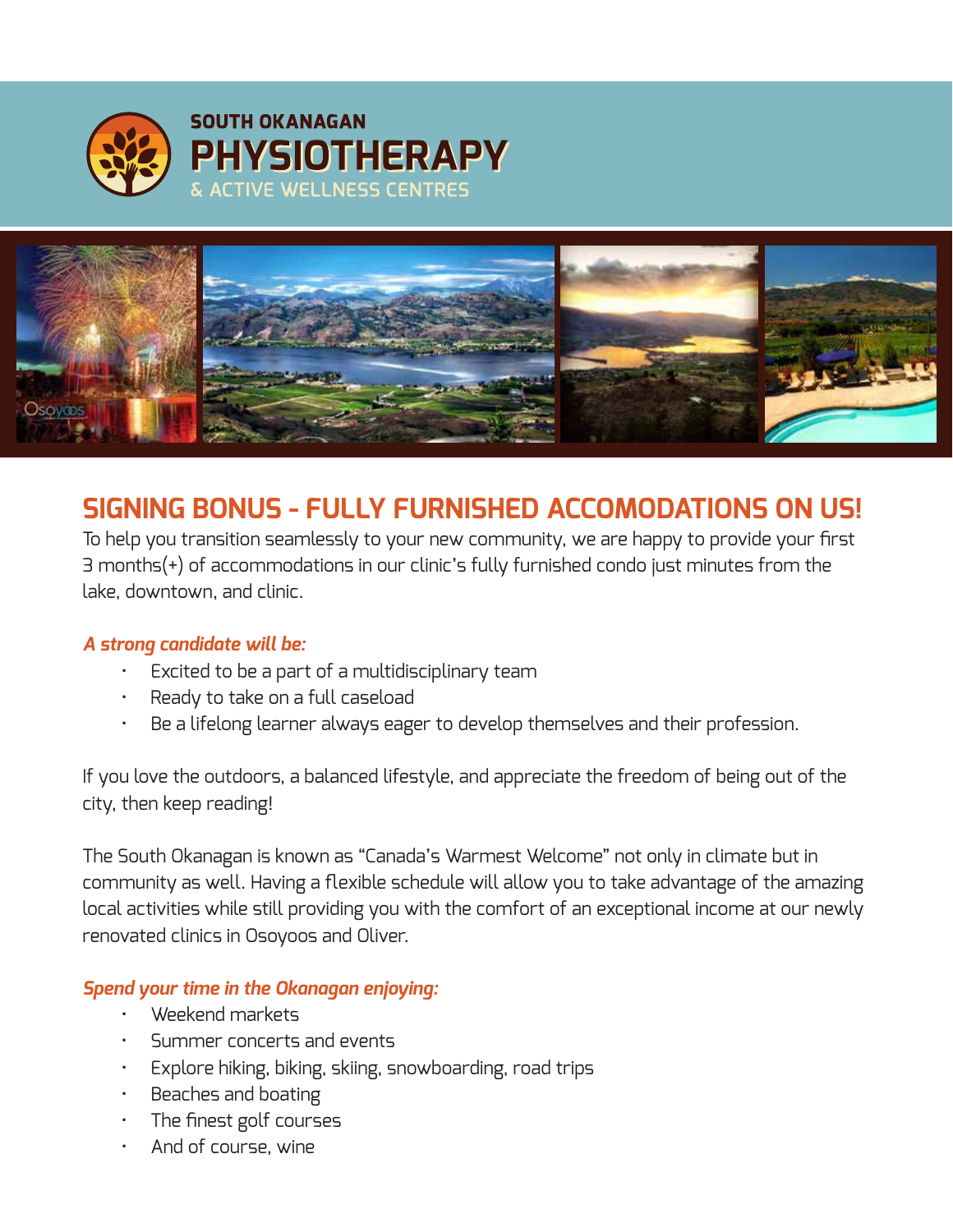Enjoy affordable living, short commutes to work, and the perfect growing community to raise a family.

Our clinics have been a staple for our community's health care for over 30 years. We are proud to provide therapies for our local organizations and sports teams, as well as be a presence in supporting and sponsoring local events like the Osoyoos Beach Volleyball League. Our dedication to our profession, our team treatment approach, and our hands on one-on-one care have earned us an outstanding reputation with our community and local doctors. You will always enjoy a caseload as full as you'd like it, along with the opportunity to grow into leadership roles within our team. Our clinics have been newly renovated and provide an open concept enabling us to work together, as well as having the option of use of private treatment rooms.

### *Here's what we offer you:*

- 1. Signing bonus of 3 months rent free fully furnished accommodations (\$)
- 2. Option to start from hourly compensation and progress to fee-split (\$)
- 3. Monthly/quarterly incentives (\$)
- 4. Guaranteed 5+ assessments per week to build your caseload quickly (\$)
- 5. Weekly support in building and maintaining your caseload (\$)
- 6. \$1,000 Education allowance per year (\$)
- 7. Career courses (approx. \$2,000+/year) that help you build your skillset (\$)
- 8. Paid subscription (approx. \$200) to clinician education site Embodia (\$)
- 9. Vacation and Stat pay (\$)
- 10. Paid time off for self-care, family/friends, travel (\$)
- 11. Paid onboarding and training (\$)
- 12. Health benefits mental health, self care, and "bucket list" funding (\$)
- 13. Company sponsored team events and outings (\$)
- 14. Other Perks (see below)
- 15. We manage all reception, appointments, invoicing, and billing for you
- 16. Private assessment rooms and newly renovated clinics
- 17. Clinical Mentorship Program for new grads or clinicians looking to upgrade their skills and certifications



*Photos of company condo*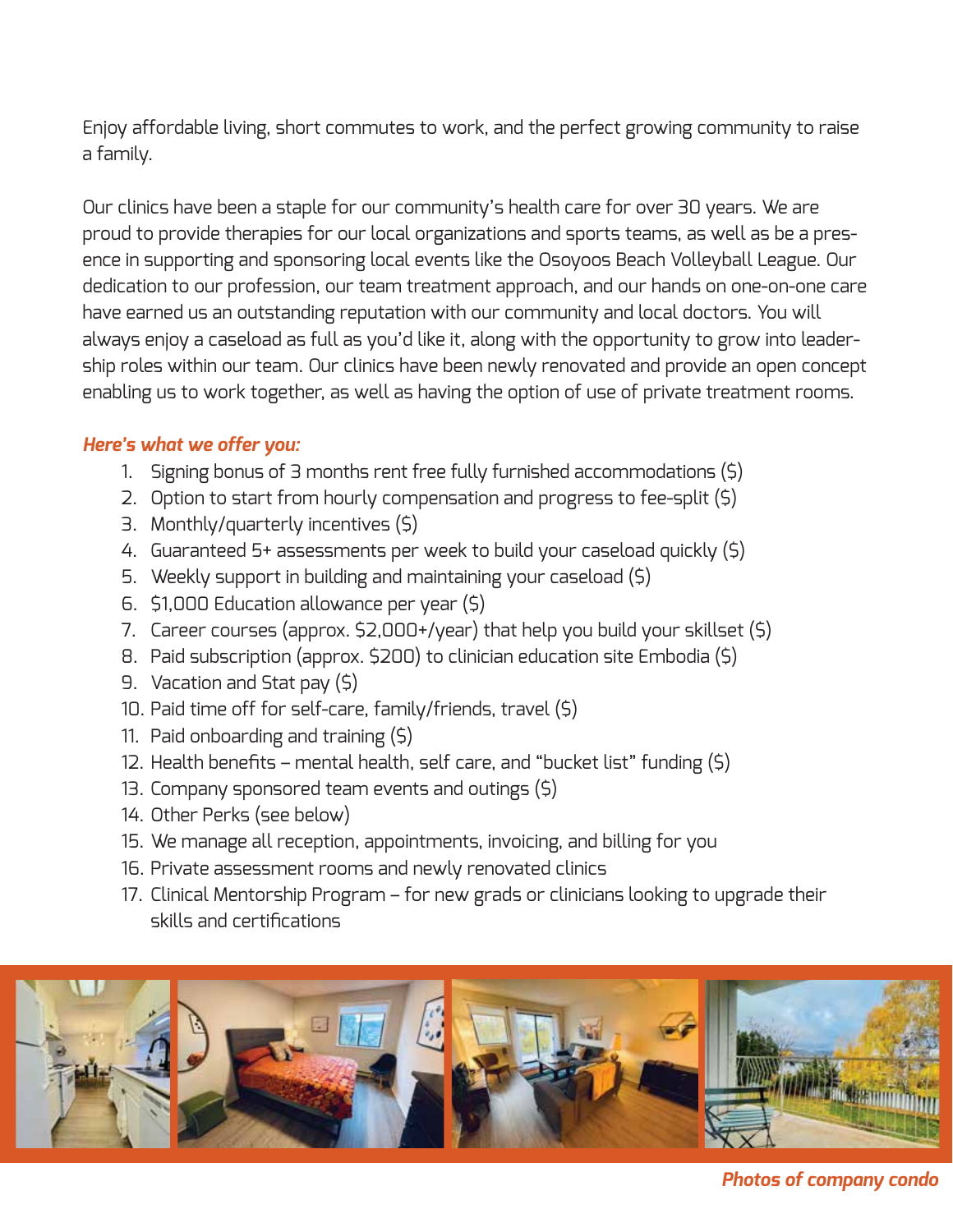#### *Career progression OPTIONS:*

- 1. Focus on your clinical skills and be a super-star therapist for your patients
- 2. Diversify your clinical work and get involved in the business side of things
- 3. Grow to become a Clinic Director
- 4. Join us as a Partner down the road (multiple locations)

#### *We believe in MENTORSHIP!*

Whether you are a seasoned clinician or a new grad, we help you plan your certification and programs to sharpen and add new skills to your clinical tool-kit. As clinicians our learning never ends.

As a new grad you can also take advantage of our Direct Mentorship Program. The Direct Mentorship Program is on-going until you feel like a clinician super-star.

#### *How does it work?*

- You will meet regularly with your dedicated clinical mentor
- Practice new and advance techniques to build and sharpen your skills
- Course and certification planning roadmap
- Coaching to build a full caseload and maintain it
- How to create a treatment plan and keep patients committed to it so they graduate achieving their outcomes and "why"
- Goal setting, professionally and personally

#### *Contact us if you have the same CORE VALUES:*

- Pride in developing yourself professionally and personally
- A healthy balanced lifestyle
- Celebrating your wins!

#### *Required Competencies:*

 • Registered member (in good standing) with the College of Physiotherapists of British Columbia